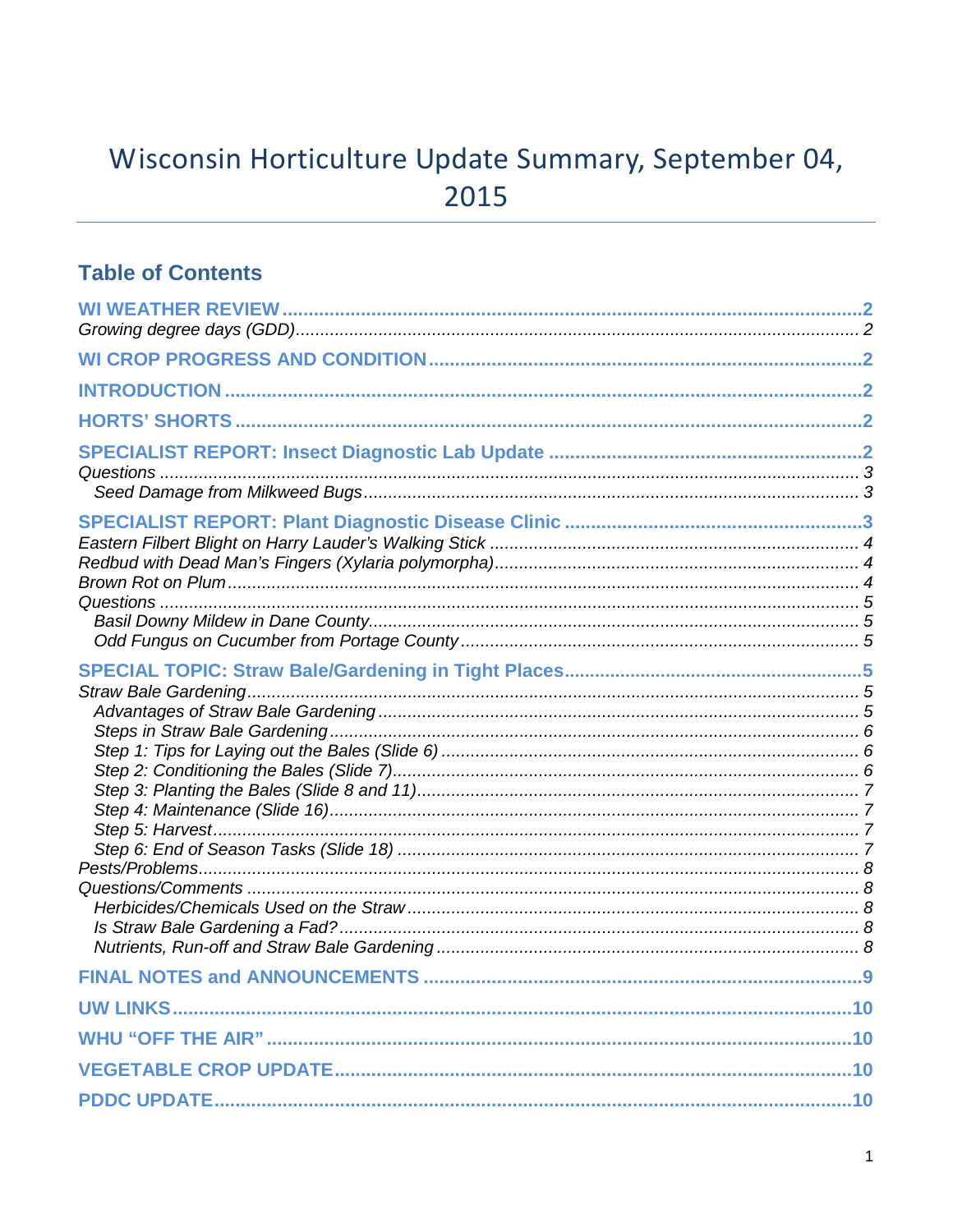# **WI WEATHER REVIEW**

Hot and humid weather provided a welcome boost to crop maturity this week, with temperatures 6 to 9 degrees above normal statewide. A midweek storm brought rain to the northern half of the state and there were showers and thunderstorms statewide on Sunday night. High humidity, fog and heavy dew made it difficult for hay to dry and reportedly contributed to the appearance of mold or mildew in some fields. (Volume 15, Issue No.23, Sept.08, 2015 of Wisconsin Crop Progress and Condition)

Average soil temperatures at 2" as of September 04, 2015: Hancock 75.9, Arlington 82.7 [\(http://agwx.soils.wisc.edu/uwex\\_agwx/awon/awon\\_seven\\_day\)](http://agwx.soils.wisc.edu/uwex_agwx/awon/awon_seven_day)

### **Growing degree days (GDD)**

Growing degree days is an accumulation of maximum and minimum temperature averages as related directly to plant and insect development. The summarized data list for the GDD for this week was no longer available at the time of this summary. GDD were approximated using GPS coordinates and the Generic Degree Day Calculator, but exact coordinates can't be specified with this tool

[\(http://agwx.soils.wisc.edu/uwex\\_agwx/thermal\\_models/degree\\_days\)](http://agwx.soils.wisc.edu/uwex_agwx/thermal_models/degree_days).

This week, the GDDmod50 in Wisconsin ranged from 1698 to 2563. Following is a list of approximate GDD as of September 4, 2015 for the following cities: Appleton-2127, Bayfield-1698; Beloit-2563; Big Flats-2122; Crandon-1750; Crivitz-1903; Cumberland-2026; Eau Claire-2274; Green Bay-2016; Hancock-2257; Hartford-2069; Juneau-2226; LaCrosse-2515; Lone Rock-2422; Madison-2430; Medford-1861; Milwaukee-2176; Port Edwards-2009; Racine-2065; Sullivan-2226; Waukesha-2027; Wausau-1825. To determine the GDD of any location in Wisconsin, use the degree day calculator at the UW Extension Ag Weather webpage:

http://agwx.soils.wisc.edu/uwex\_agwx/thermal\_models/many\_degree\_days\_for\_date

To put it in perspective, following is an abbreviated list of plant and insect phenological stages in relation to GDD accumulations at which events occur (http://www.entomology.umn.edu/cues/Web/049DegreeDays.pdf ): Ural falsespirea, first bloom, 1,170; panicled goldenraintree, first bloom, 1251; Rose-of-Sharon first bloom, 1347; **pine needle scale egg hatch-2nd generation**, 1349; **euonymus scale-2nd egg hatch**,1923.

## **WI CROP PROGRESS AND CONDITION**

Copy and paste the following link into your browser to find weather review and reports from around the state for the last week.

[http://www.nass.usda.gov/Statistics\\_by\\_State/Wisconsin/Publications/Crop\\_Progress\\_&\\_Condition/2015/](http://www.nass.usda.gov/Statistics_by_State/Wisconsin/Publications/Crop_Progress_&_Condition/2015/WI_09_08_15.pdf) [WI\\_09\\_08\\_15.pdf](http://www.nass.usda.gov/Statistics_by_State/Wisconsin/Publications/Crop_Progress_&_Condition/2015/WI_09_08_15.pdf)

## **INTRODUCTION**

The host for today's WHU was Trisha Wagner from Jackson County; PDDC Director Brian Hudelson and Insect Diagnostic Lab Manager PJ Leisch were the specialist participants. Sharon Morrisey, Consumer Horticulture Agent for UW-Extension Milwaukee County gave a presentation on Straw Bale Gardening/Small Space Gardening. Participants in today's discussions were representatives from the following counties: Brown (Vijai Pandian), Columbia County, Dane (Joe Muellenberg and Lisa Johnson), Eau Claire (Erin LaFaive), Kenosha (Barb Larson), Marathon County (Heather Schlesser), Marquette (Lyssa Seefeldt), Milwaukee (Sharon Morrisey), Outagamie (Ann Donnellan), Portage (Walt Rasmussen), Pierce (Diana Alfuth), Racine (Patti Nagai), Winnebago (Kimberly Miller).

# **HORTS' SHORTS**

Agents report the following issues to be of interest this week: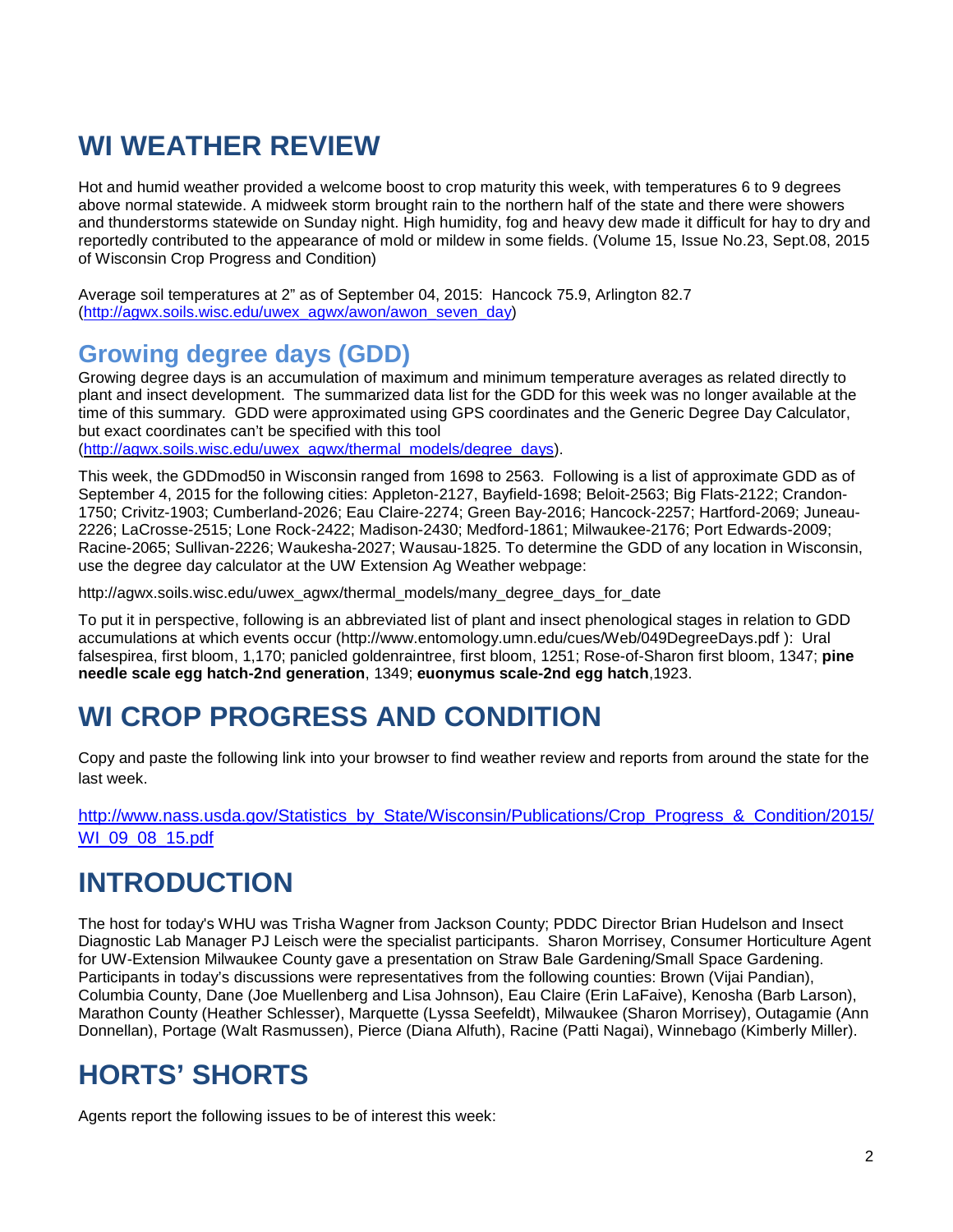Brown County: We had 3 confirmed cases of late blight this week in the northern and southern parts of the county. The case in the southern part of the county led to the destruction of 2000 tomato plants. The press release put out by the media has gardeners very concerned and they brought in a lot of samples. Most of those samples were affected by early blight. We had a case of SWD from a garden. We also had questions about lawn renovation such as seeding and fall application of fertilizer.

Eau Claire County: We had our first report of SWD. There was a press report about why some trees are getting their fall color early which is happening to stressed trees. Gnats are bad, but there aren't too many Japanese beetles. The weather is hot with temperatures in the 80's and 90's.

Marathon County: We are the same as most people. We are just starting to get Japanese beetles. The weather had been dry up until this week when we had some rain and some hail.

Marquette County: We are similar to Milwaukee and Kenosha. It has been pretty dry, but the cool nights and few light rains resulted in dew that is reviving the lawns. We had calls this week about winged ants (and PJ told me it was the right time of year), disposal of blighted tomatoes, and one about fruits on a squash plant grown from a grocery store squash that did not come true to type. We had a teaching moment to explain how that could happen.

Milwaukee County: Powdery mildew on squash is finally here. I had a plant turn completely white over the last week. We usually get it by mid-July to early August. There have been quite a few Japanese beetles at the Fox 6 garden. Those populations were going down, but they seem to be increasing again. There have been lots of moths, butterflies and other pollinators in the garden, as well as mosquitos. I also saw Virginia creeper with fall color and some stressed trees are prematurely showing fall color.

Kenosha County: There isn't too much to report. We have had spotty thunderstorms. We have had some "bee" calls, which turned out to be about yellowjackets. We have also had calls on weed ID, and typical fall questions about timing for dividing perennials. Other calls have been about critters like chipmunks, ground squirrels and voles making holes in lawns and garden beds. We had a sample of rust on hawthorn.

Outagamie County: We received 0.4 inches of rain. There were lots of calls about late blight because of the story on the news station and everyone has been bringing in their tomatoes. We had a case of brown rot on plum. We also had a question about soil quality and how soil is regulated in the state. Another caller wanted to know how to store carrots. We also had a report of jumping worms in a garden that was about a mile from last year's reported jumping worm case.

Portage County: We had 3 confirmed cases of late blight in the northeastern and eastern part of the county. We also saw cases of cedar apple rust on serviceberry, necrotic ring spot in turf, and people have been bringing in tomato samples with suspected late blight which have Septoria or early blight. We have had calls on flying ants. The Portage County fair is currently going on through the weekend. It has been foggy, humid, and hot.

Pierce County: We are still getting rain with several inches this week. There are lots of aphids on the milkweeds and the gnats are horrible. Apparently there is a gnat species around Eau Claire that is active all year into the fall. There have been lots of tomato questions about why they aren't red and when people suspect late blight. Other calls have been about weed, insect and plant ID. We have also had typical fall questions about pruning, dividing perennials, and treating creeping Charlie.

Winnebago County: Calls have been about controlling invasives, galls and chlorosis on trees, how to tell when apples and pears are ready to pick, and one about an evergreen disease. The report on late blight from Green Bay is causing people to panic about their tomatoes, but mostly what is affecting them isn't late blight. We have also had calls on bees and insect ID.

## **SPECIALIST REPORT: Insect Diagnostic Lab Update**

*P. J. Liesch, Assistant Faculty Associate, UW-Madison Department of Entomology, and Manager of the UW-Extension Insect Diagnostic Lab* [pliesch@wisc.edu](mailto:pliesch@wisc.edu)

• Over the weekend I got a barrage of reports about ants swarming, especially on warm sunny afternoons. These are cornfield ants, which make 3 inch diameter anthills in lawns. The swarming dies down within a week so if they get inside, just vacuum them up. <http://bugguide.net/node/view/29186>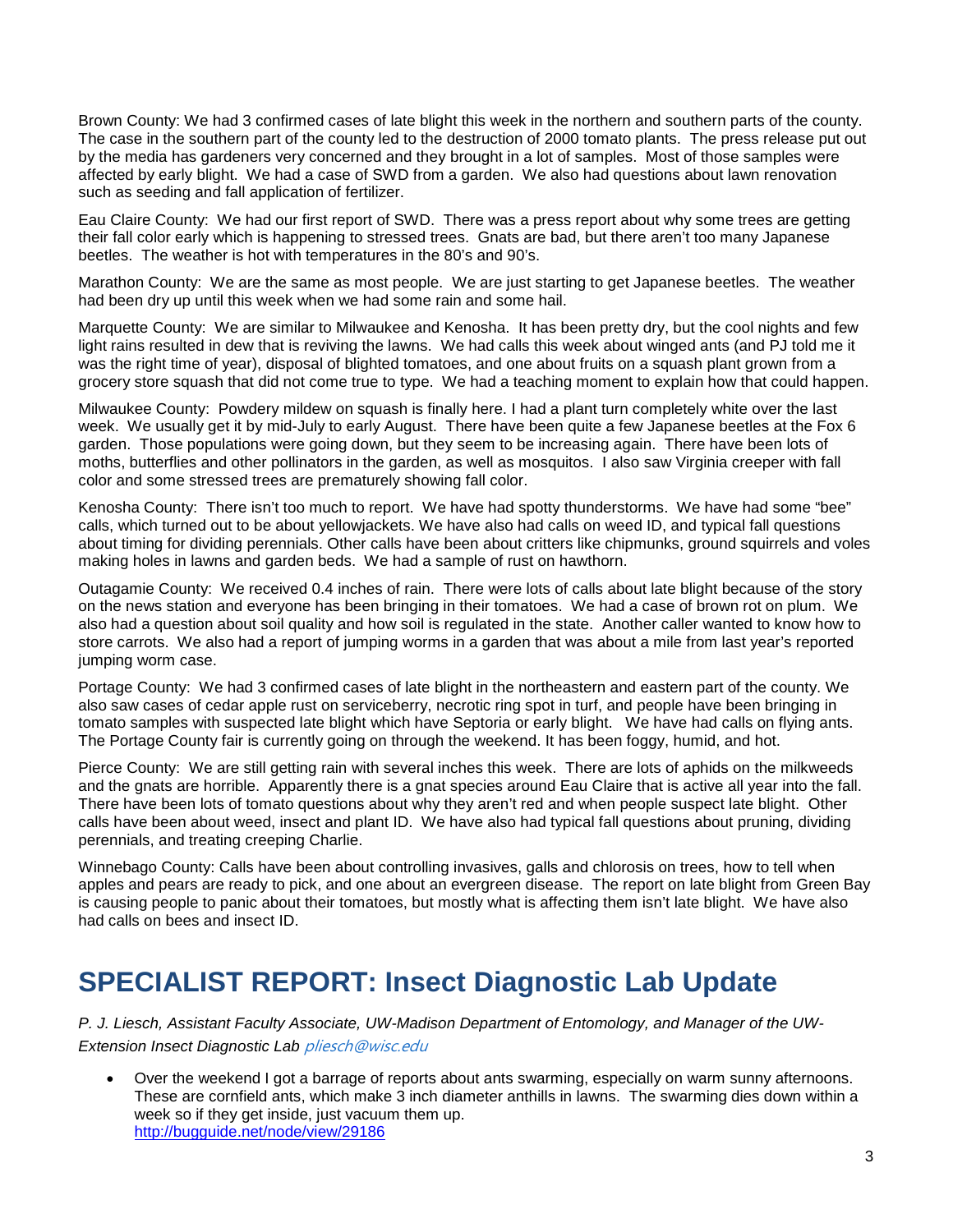- Foreign grain beetles(technically a stored product pest) are 1/8" brownish beetles that are attracted to the mold on wet wood and are associated with new construction or renovation. Once the wood starts to dry out, the beetles emerge from the wall voids. They will run their course in a month or two.
- Yellowjackets and paper wasp colonies will die down with hard frosts.
- Japanese beetles are dying down.
- Milkweed seed bugs are orange and black and look kind of like box elder bugs. They don't harm the milkweeds, but they also might wander onto other plants. I have heard of them on witchhazel, canna and other plants. I have never heard of them causing too much damage. [http://www.missouribotanicalgarden.org/gardens-gardening/your-garden/help-for-the-home](http://www.missouribotanicalgarden.org/gardens-gardening/your-garden/help-for-the-home-gardener/advice-tips-resources/pests-and-problems/insects/plant-bugs/milkweed-bugs.aspx)[gardener/advice-tips-resources/pests-and-problems/insects/plant-bugs/milkweed-bugs.aspx](http://www.missouribotanicalgarden.org/gardens-gardening/your-garden/help-for-the-home-gardener/advice-tips-resources/pests-and-problems/insects/plant-bugs/milkweed-bugs.aspx)
- We aren't getting too many reports of box elder bugs. It may be because the weather has been conducive to the fungus which keeps them in check.
- We are getting a few reports of the Western conifer seed bug. This is another fall invader and I have seen them on my screen door.<http://www.ipm.iastate.edu/ipm/iiin/pineseedbug.html>

### **Questions/Comments**

#### **Seed Damage from Milkweed Bugs**

*Do milkweed seed bugs destroy the viability of milkweed seeds?*

I suppose it may be possible if there were really a lot of them they may be able to impact seed viability. I have seen pods completely loaded with the bugs and the pods were still pretty full of seeds.

### **SPECIALIST REPORT: Plant Diagnostic Disease Clinic**

Presented by Brian Hudelson, Sr. Outreach Specialist, UW-Plant Pathology, and Director of the UW-Extension Plant Disease Diagnostics Clinic (PDDC) [bdh@plantpath.wisc.edu](mailto:bdh@plantpath.wisc.edu)

We have had a few interesting samples. We received a sample of Harry Lauder's Walking Stick (Corylus avellana "Contorta') with Eastern Filbert Blight. We have diagnosed verticillium on ash, oak wilt and Dutch elm disease. We also had a redbud sample that had dead man's fingers on it. On fruit crops, we have diagnosed bacterial canker on cherry and peach, and apple and pear scab. We also got some pictures of brown rot on plum. On vegetables, we had our first confirmed case of basil downy mildew from Milwaukee County; we also saw Cercospora leaf blight on carrot, downy mildew on a melon from Dane County, and confirmed late blight in Brown, Dodge, Portage and Wood Counties.

#### **Eastern Filbert Blight on Harry Lauder's Walking Stick**

This fungal pathogen causes very large scale-like spore clusters on the branches. These fruiting bodies can cause branch dieback and once you see the disease the tree will normally decline and die. It is a difficult disease to manage because it may take up to two years to see the fruiting bodies so there are a lot of unseen lesions and the infection may have progressed too far to save the tree. You can try to prune out the affected branches.

#### **Redbud with Dead Man's Fingers (Xylaria polymorpha)**

The client sent the sample with a black fruiting body which turned out to be dead man's fingers. This is a root rot pathogen which attacks stressed trees. There is a fact sheet link in this week's PDDC summary.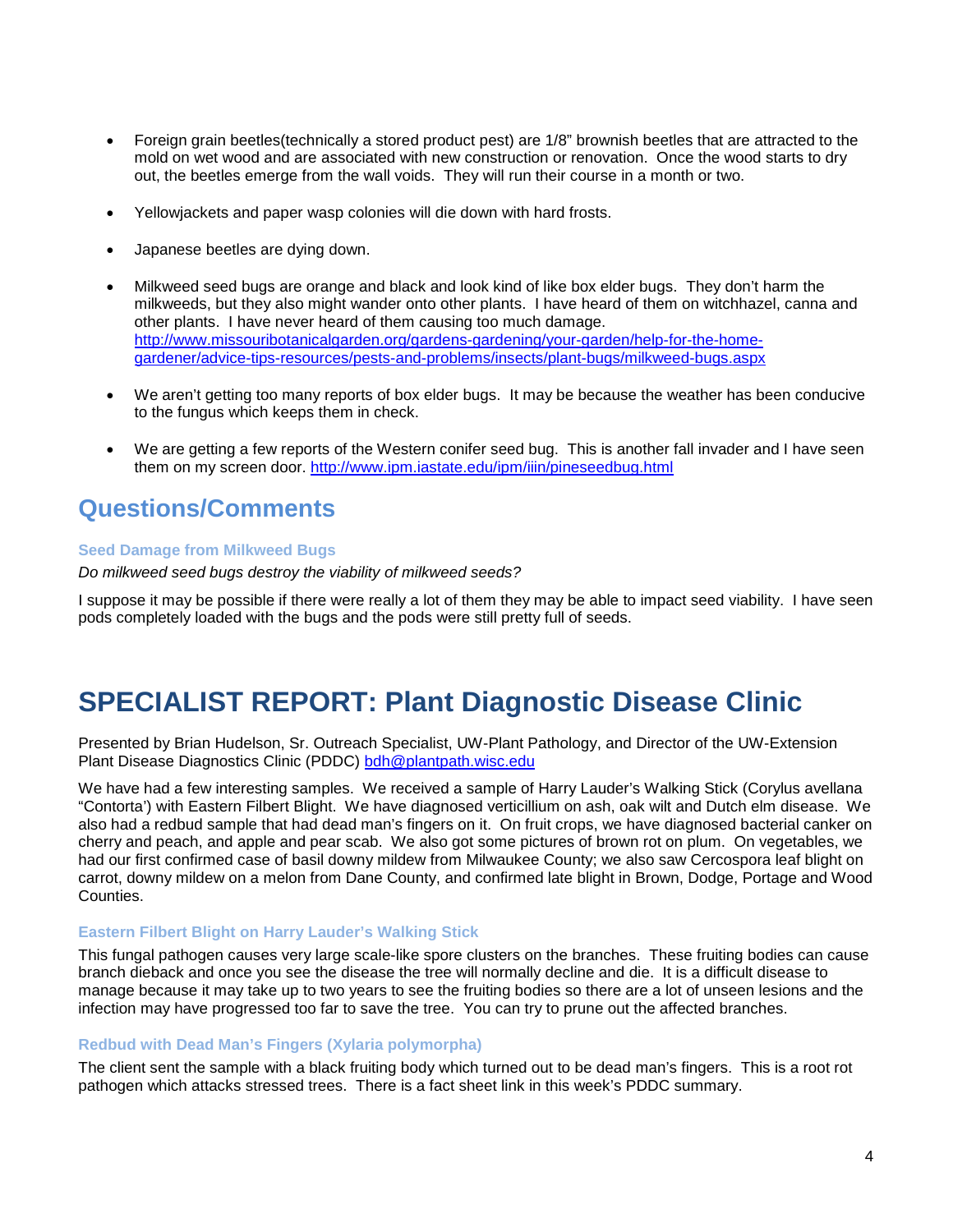#### **Brown Rot on Plum**

This fungus sporulates as a buff-colored fuzz on the fruits and causes them to mummify. It is important to pick up those mummified fruits because that is where the pathogen overwinters. It can also infect the tips of the branches and cause dieback. The pathogen can overwinter in the tips as well, so prune out any infected branches.

[http://labs.russell.wisc.edu/pddc/files/Fact\\_Sheets/FC\\_PDF/Brown\\_Rot.pdf](http://labs.russell.wisc.edu/pddc/files/Fact_Sheets/FC_PDF/Brown_Rot.pdf)

### **Questions/Comments**

#### **Basil Downy Mildew in Dane County**

*Comment from Joe Muellenberg: We have seen basil downy mildew at Eagle Heights Community Garden and a few other places.*

We know it is around, but no one has brought in a sample to the clinic. Sometimes I have seen it at Allen Centennial Gardens.

#### **Odd Fungus on Cucumber from Portage County**

*Did you diagnose anything further on the cucumber plant with the odd bacteria? You said you were going to send it*  to Amanda. We sent the sample in to check for cucumber downy mildew along with a suspected late blight tomato *sample.*

It was not bacteria, but a fungal pathogen called Helminthosporium. The cuke had large discrete lesions as well as some necrotic spots. The fungus is not well documented on cucurbits, but there are some old reports from Europe. We are following up on that and we will attempt Koch's Postulates to see if we can culture it and get it to infect. It certainly looked like that was the fungus from the brown spots and pattern of sporulation. The report is in the mail. The tomato had Septoria leaf spot.

## **SPECIAL TOPIC: Straw Bale/Gardening in Tight Places**

*Presented by Sharon Morrisey, UW-Milwaukee/Extension Consumer and Horticulture Agent, Coordinator of Horticulture and Urban Agriculture Program*

Sharon sent five files to accompany her presentation. One is a set of slides to accompany her presentation and two files that contained fact sheets from Washington State University (WSU) Extension and West Virginia University (WVU) Extension on straw bale gardening. The information on the slide set about straw bale gardening is rudimentary. She had intended to organize all her photos but had some issues seeing the photos, so there only a few photos on the slide set. Sharon also sent two brochures that she produced; "Small Space, Small Budget Vegetable Gardening" and "Successful Container Gardening".

### **Straw Bale Gardening**

Although Sharon has been trying out straw bale gardening for a couple of years at the Fox 6 Garden, she questions whether the information she is giving out is actually research based. There is a system worked out. At this point, Sharon asked the participants if anyone had tried straw bale gardening.

- Erin in Eau Claire County has tried it.
- Patti in Racine County has tried it in the teaching garden, the youth garden, and in her home garden.
- Kimberly in Winnebago County said that Ag Agent Darrell McCauley has done some work with straw bales and has given presentations about it.

#### **Advantages of Straw Bale Gardening**

There are some good reasons to try straw bale gardening as listed in Slide 2.

• It is a good way to put a garden where it has full sun, but there is no space for a garden. It is very portable.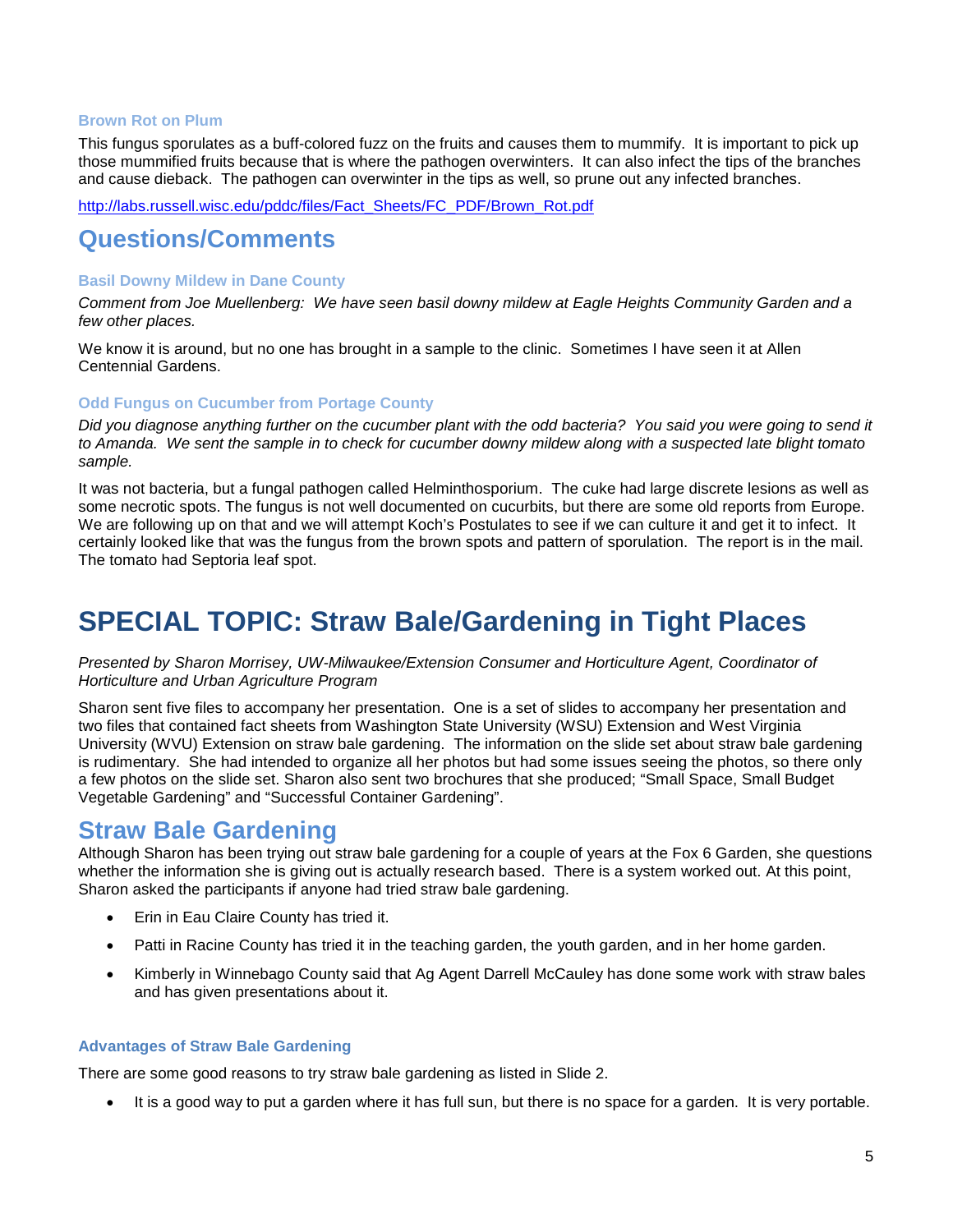- No soil or containers are needed, just the bales. The bales are inexpensive at approximately \$5/bale. Several bags of soil and the container would cost more than \$5.
- It is accessible. There is no kneeling or bending and you can sit to work on the bales. You also don't need to work the soil. It is good for people with back issues. Slide 3 shows some MGVs planting bales and they are halfway bending which isn't good, but that is not necessarily the way it has to be done.

Slide 3 shows planting the bales and the configuration used. In this case, bales are placed in a U-shape around two container grown blueberries, so there are three sides closed with bales. In the winter, the fourth side is closed in with bales to serve as winter protection for the blueberry containers and straw is put over the top.

On Slide 4, there are extension resources from WSU, WVU as well as a reference to the book Straw Bale Gardening by Joel Karsten. Sharon commented that despite the claims in the book, straw bale gardening is not totally without weeds or soil. The fact sheet produced by WVU may be a publication based on their experience but not necessarily vetted research.

#### **Steps in Straw Bale Gardening**

Slide 5 gives the steps to take when straw bale gardening.

- 1. Laying out the bales.
- 2. Conditioning the bales.
- 3. Planting the bales.
- 4. Maintenance of the bales
- 5. Harvest
- 6. End of Season tasks.

#### **Step 1: Tips for Laying out the Bales (Slide 6)**

- The ground should be mostly level. The bale we have on a slope does have some problems.
- The configuration can be anything you choose, but the bales should be placed end to end without gaps in between them. That way the bales help support each other and don't dry out as fast. T-shaped is a fine configuration. If you try to place them in a circle, you end up with wedge shaped gaps that can lead to the bales drying out more quickly and less support.
- Make sure the strings on the bales are exposed. This keeps the strings from rotting too quickly and allowing the bales to fall apart. In Slide 3 you can see what this means.
- Place the bales cut side up. When set on the end with the strings exposed, it is pretty obvious which side is the cut side. On Slide 3, the bale on the left is cut side up and the bale on the right is not. It is easier for water to penetrate the bale as well as easier to plant in the bale if the cut side is up.
- Use end posts to help support the bales, keeping them nice and tight, and also can be part of a trellising system. You can use pieces of conduit and only need two pieces of conduit for 3 bales end to end (3 is the recommended limit).
- Drip irrigation is very useful because it takes a while to soak the bales. We did have a soaker hose on upside down, but since we weren't at the garden very long we chose to water by hand. If your garden is convenient, drip irrigation is a good way to water.

#### **Step 2: Conditioning the Bales (Slide 7)**

Conditioning the bales is a critical step. Fresh straw is very high in carbon and you need to get the straw to break down to form a medium that allows water to be absorbed, to allow plant roots to penetrate, and to make the nutrients available. The conditioning process described on Slide 7 speeds up the decomposition process.

The first step is to water the bales for three days. You may see "water slides" where water comes out of the bale instead of soaking into it. You might need to poke something into the bale or move it around a little to keep the water in the bale.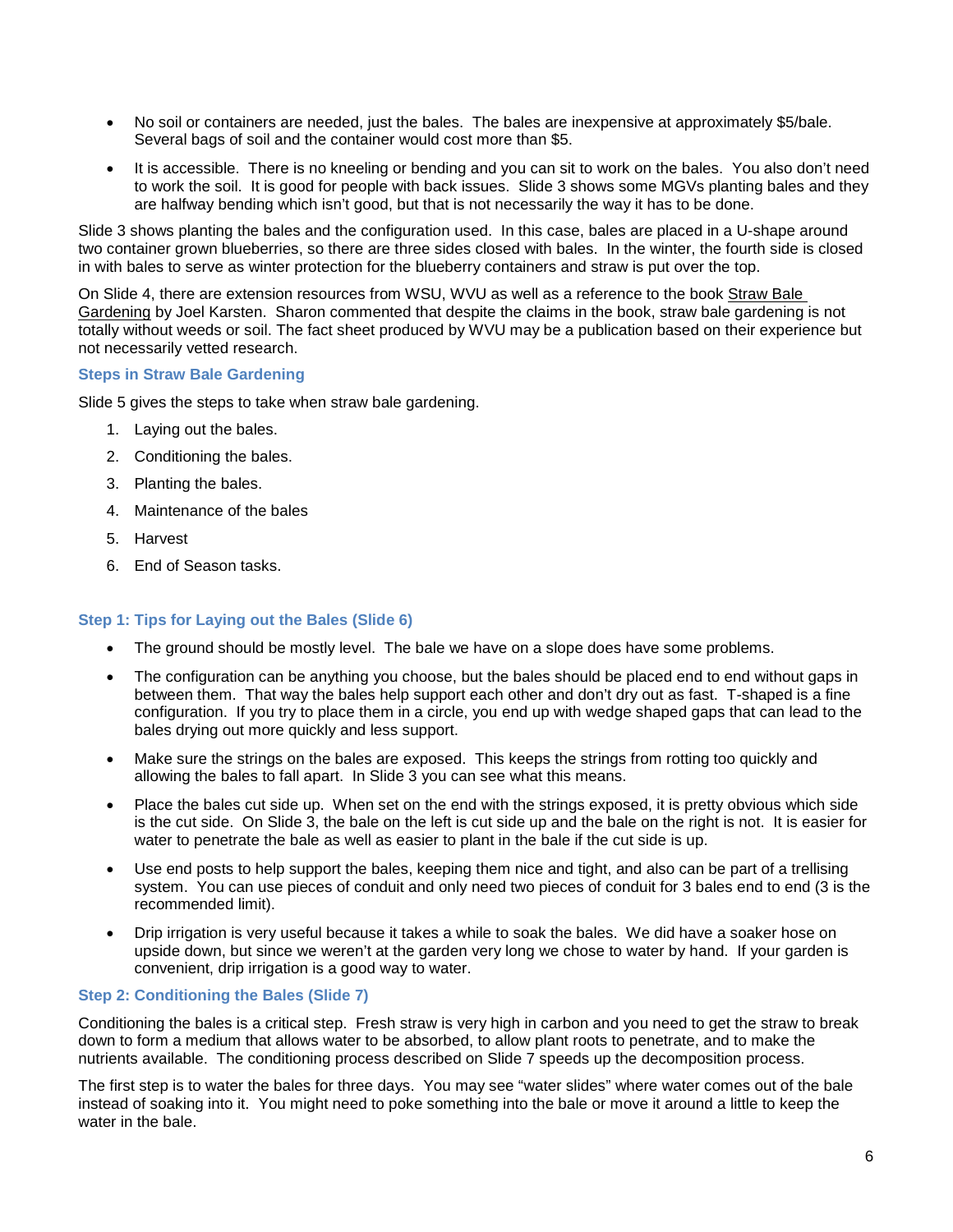The second and third steps are to add a high nitrogen fertilizer to the bails and water it in. Apply the recommended amount to each bale each day. Sprinkle the urea granules (46% nitrogen) so they migrate into the spaces in the bales. You can use organic sources of nitrogen, but keep in mind that they are not as high in nitrogen so you will need much more fertilizer. The rule of thumb is about 6 fold more than the inorganic source, but you can do the math based on the concentration of nitrogen in your source. Organic sources of nitrogen are also slower release so you will need to take that into consideration. Breakdown also depends on the moisture level and the temperature.

On Day 11, reach your hand into the bale and check the temperature. It should be slightly warm. As long as it isn't too hot, you can go ahead and plant.

*Comment from Lisa: We had a MGV trying this who used blood meal and she had to use a lot of it. She said it stank to high heaven and attracted flies. Another MGV used soymeal and it stank up the neighborhood. A group of neighbors thought there was a decomposing body in woods close by and wanted to mount a search party. The organic route may need tweaking.*

*Question from Columbia County: What month or day is the first day you should start conditioning? Answer: That depends on when you want to plant. Bales should be ready when you are ready to plant. For peas, you want the*  bales ready by the second week of April. That means that you need to start conditioning 11 days before that and it is still cold then so that might impact the breakdown process. You might try it and see if the urea granules would *warm it up. I don't really know.*

*Comment from Erin: Joel Karsten recommends doing conditioning in the fall so the bales are ready in the spring.*

*Comment from Patti: In the teaching garden, we use only organic nitrogen sources and we have tried quite a few.*  We haven't found them to be stinky or to attract flies. We have used the general organic fertilizer (by Miracle *Grow), Chickity Doo Doo, and vermicompost. We have had the most success with the vermicompost either by itself or with the addition of other fertilizers. We found it takes 3-4 weeks for the conditioning process using organic methods. In my own garden, I have the most success by getting the decorative straw bales my neighbor throws out in the fall and putting them into the right orientation. I fertilize in the spring. The bales that sit over the winter give me the most success. I put them up against the rabbit fence for support and they do stay together pretty well over the winter.*

*Comment from Sharon: I tried planting potatoes in 1 year old bales and my arm got totally scratched up from the straw. In second year bales, one had great success and the other totally fell apart. We may try fall conditioning.* 

#### **Step 3: Planting the Bales (Slide 8 and 11)**

- Larger seeds and plants (Slide 8): Make a hole and fill it with soil or put them directly into the bale. Make sure there is good contact between the seed and the bale for germination.
- Smaller seed (Slide 8): Put some potting soil on top of the bales. We have had problems getting enough depth of soil to keep it from washing away so we have had limited success with that method. We found it was better to cut the bottom from a seed flat, turn it upside down, secure it with row cover pins, fill it with soil and plant in that. The sides of the flat keep the soil from washing away. Slides 9, 10 and 12 show photos of these methods.
- Transplants (Slide 11): Pull out a small chunk of the bale that doesn't go deeper than the root ball of the transplant. You don't want to pull out so much straw that there is a gap between the straw and the root ball which would lead to it drying out. You can use the chunk of straw as mulch. Or you can put some soil in the hole like it shows for the kale in Slide 8.
- Special needs crops (Slide 14): These crops work as long as you can keep the seeds moist enough and the bale is broken down enough. Potatoes work the best in 2 year old bales. Slide 15 shows a bale with potatoes. The bale on the left will be harvested on Labor Day. The plants grew beautifully, but the bale has almost fallen apart.

#### **Step 4: Maintenance (Slide 16)**

- Use a drip or soaker hose or you can hand water.
- Fertilize as for in-ground beds.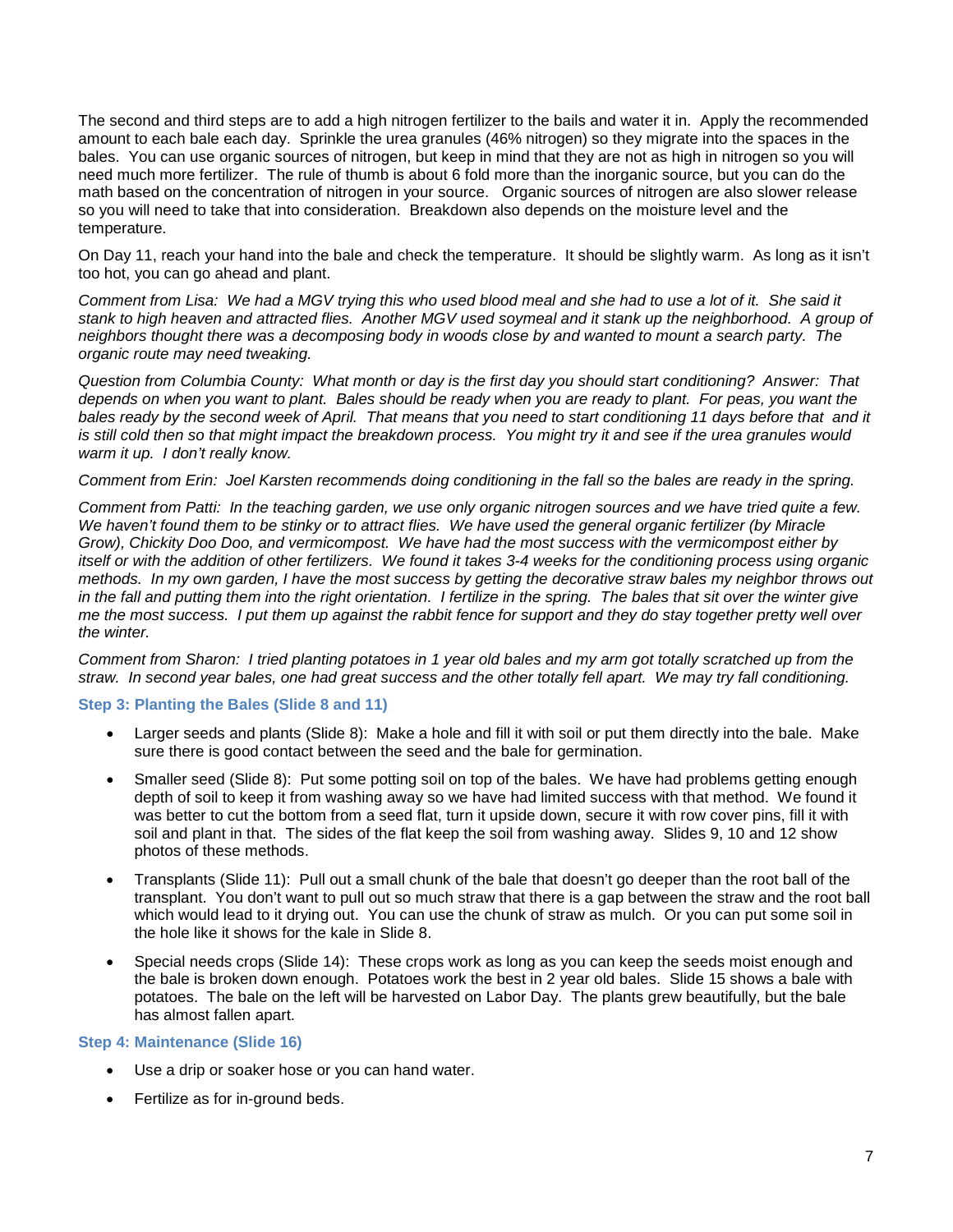• Support for vining crops. It is difficult to put tomato cages on the bales without them falling over. It is better to set up the posts on the ends of the bales and use twine for the Florida weave for tomato or vining crop support.

#### **Step 5: Harvest**

This step is self-explanatory.

**Step 6: End of Season Tasks (Slide 18)**

- Sanitation is important.
- You may be able to use the bales the next year.
- If you can't reuse the bale, add them to the compost pile, use as mulch or use as a soil amendment.

### **Pests/Problems**

Slide 17

- Slugs were a problem and you need to keep on top of that. We used Sluggo®.
- A minor irritation was the mushrooms. They were slimy and nasty but they don't cause problems.
- Oats or wheat may sprout. Joel Karsten recommends swabbing the sprouted wheat or oats with a mop soaked in vinegar. That seems questionable.

### **Questions/Comments**

#### **Herbicides/Chemicals Used on the Straw**

*Erin: Does anyone know if a chemical is used to kill the wheat or oat plant before it is cut and does that affect growing plants in that bale?*

Diana: No, that isn't true. Oats and wheat are annual plants and they die. The stems are cut and the seeds are harvested. The baler cuts the straw that way when it makes the bale.

Brian: Question the source to make sure that no broadleaf herbicides were applied while the oats or wheat was growing. That would really affect plants, especially tomatoes. I have seen situations where straw was applied as mulch and residues caused issues.

Diana: Farmers seed oats and alfalfa together and use the oats as a nurse crop for alfalfa. If they oats are a cover crop, they may be treated as Brian mentioned. Depending on where you source your straw (like a garden center) you may not be able to find out if the straw was treated.

Sharon: I think people may want to know if that straw is organic. It is good to question the production of the straw.

Is Straw Bale Gardening a Fad?

*Diana: Did you say that your in-ground garden was more successful?* 

Sharon: Yes.

*Diana: That brings up the point of fads in gardening. At least it keeps people trying new things and gets them interested in gardening. We hear about the pros for new techniques, but it takes a while for the cons to show up. New things do sell books.*

Sharon: Joel Karsten does it on a large scale so if he loses one plant it doesn't affect his success rate. I have 6 bales around my half whiskey barrels. You can only fit a pepper and a tomato in one bale and this year neither one did anything, so it was a total bust. People will be disappointed.

#### *Diana: Is there any actual research going on?*

Sharon: One of the fact sheets had an extension garden and a person who had been doing it for years. The agent wanted to write up his experience, but that is not really vetted research. It is kind of a fad. One of the challenges is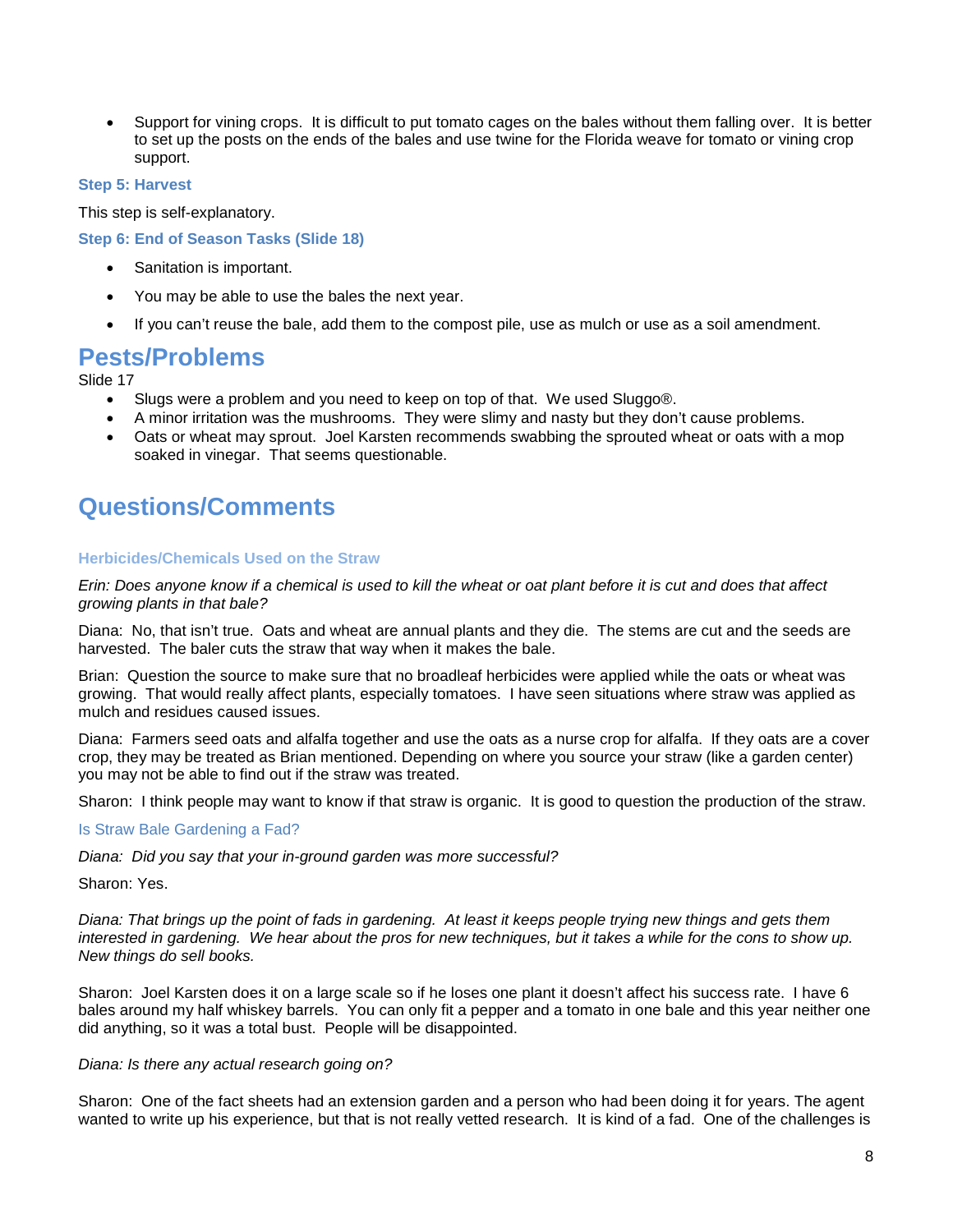getting a good medium to grow on. I made these deep wells and I know there was 6 inches of empty space below the plant which had to be filled back up. There are a lot of variables.

*Lisa: We provided a caller with all of the resources we had- extension publications and Joel Karsten's book, etc. The person said they followed the instructions and didn't get any produce. The person wanted more information*  from someone who had actually done it. I haven't tried it because I consider it a fad. The inputs of water and *fertilizer seem bigger than for a container or a raised bed. I will have to tell this person I don't know anyone with great results.*

Sharon: It's probably like the Topsy-Turvy and no one is selling those anymore. It sold a lot of books for Joel Karsten.

*Patti: There are a huge number of variables, but I also think that certain vegetables do better in straw bales than others. From my limited experience with different kinds of straw and in different locations, squash and vining crops like zucchini do beautifully. Tomatoes, peppers, and broccoli were not as successful.*

#### **Nutrients, Run-off and Straw Bale Gardening**

*Diana: I would like to see some research on nutrient run-off using straw bales. The book says to water until the*  water runs out of the bale. I have seen straw bales on slopes and the grass downslope from the bales is super *green. That run-off is hitting the gutters and storm sewers so I am concerned about that. I'd also like to see true cost analysis for the bales, posts, and fertilizer vs. a container filled with soil that could be used for many years. I don't know if it is cheaper in the long run.* 

*Patti: I am not sure I agree with that. Even if you are reusing the soil, extra nutrients have to be applied and there is run-off from the container. Is there research for container gardening? Good productivity requires a lot of nutrients. For me, using old bales and compost, without fertilization, gave a huge production of squash. That was very heartening, but other vegetables didn't pan out. I am on the fence, but will keep trying it.*

*Vijai: One of the concerns with our MGVs is the watering efficiency. We don't have soaker hoses on our bales and*  sometimes you have to water twice a day if it is hot and dry. Some of the plants like peppers and tomatoes don't *do that well. The squash do seem to be doing well. There is inconsistency on what crops do better and whether the crop has some drought tolerance.*

*Sharon: My bales don't seem to dry out although they have soaker hoses on them. They seem to hold water well and we only do a little hand watering once the conditioning process is done. Containers have to be watered at*  least twice a week. I am doing a little trial with 3 containers of petunias. I am trying soil with and without moisture *granules and watering the plants the same and all of the plants have the same exposure to wind. The regular potting soil is doing very well without the moisture granules.*

### **FINAL NOTES and ANNOUNCEMENTS**

- On September 11, Diana Alfuth from Pierce County will host the last WHU of the year and there will be a season wrap-up and evaluation of WHU.
- Portage County Fair is through the Labor Day weekend. On Oct. 2 we are holding an Invasive Species Workshop. Call Denise at the Portage County extension to get registered.
- Lisa: On October 4-6, the Cut Flower Growers will hold a conference in Madison at the Sheraton Hotel. Roy Klehm, Brian, and PJ among others, will be on hand. There will also be a tour. You can find out about it at [www.ascfg.org/](http://www.ascfg.org/)

The full audio podcast of today's and archived WHU conferences can be found at<http://fyi.uwex.edu/wihortupdate/>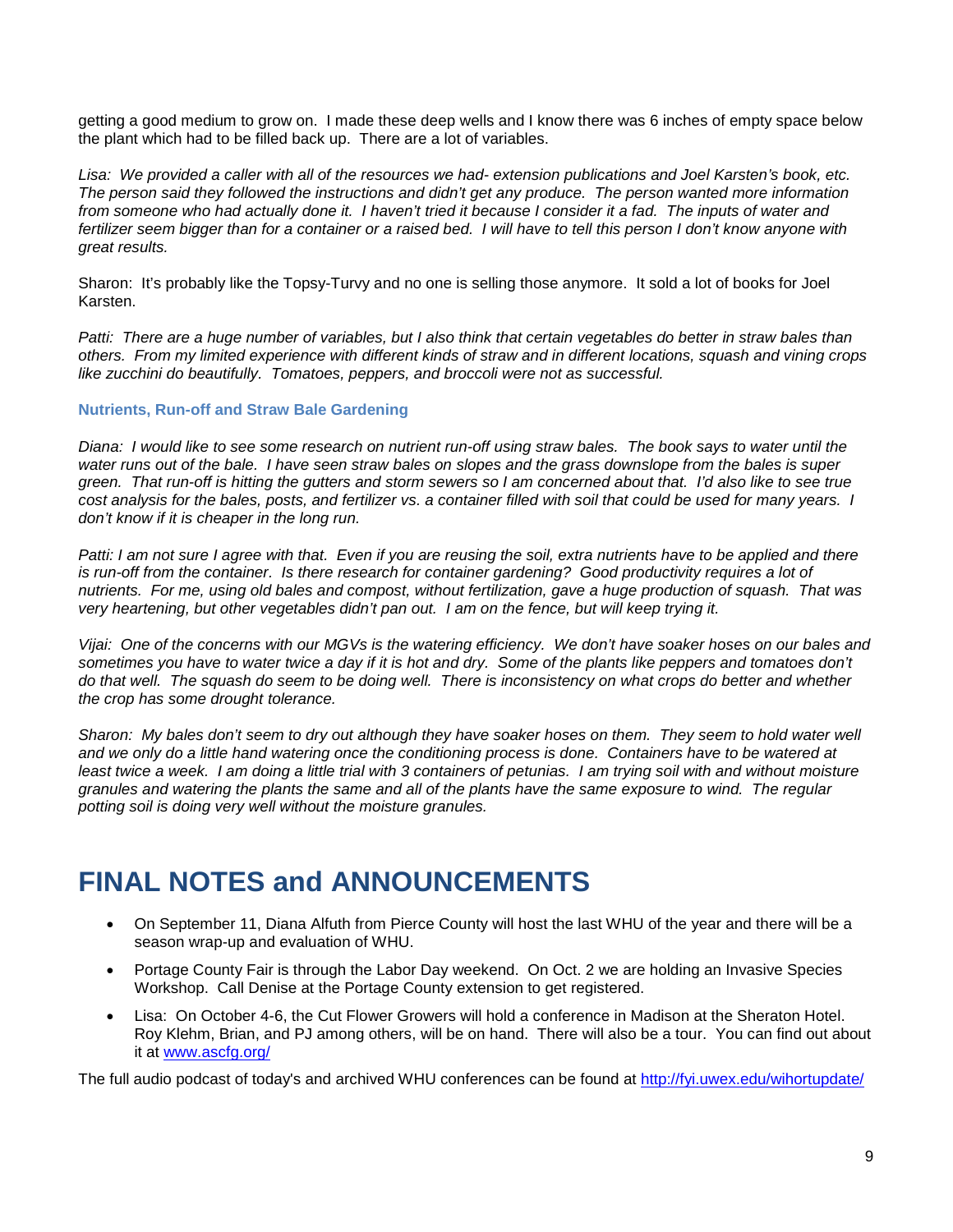## **UW LINKS**

Wisconsin Horticulture webpage [http://hort.uwex.edu](http://hort.uwex.edu/)

UW Plant Disease Diagnostics webpage<http://labs.russell.wisc.edu/pddc/>

UW Insect Diagnostic Lab<http://www.entomology.wisc.edu/diaglab/>

UW Turfgrass Diagnostic Lab<http://labs.russell.wisc.edu/tdl/>

UW Vegetable Pathology Webpage<http://www.plantpath.wisc.edu/wivegdis/>

UW Vegetable Entomology Webpage [http://www.entomology.wisc.edu/vegento/people/groves.html#](http://www.entomology.wisc.edu/vegento/people/groves.html%23)

UW-Extension Weed Science https://fyi.uwex.edu/weedsci/

UW-Extension Learning Store [http://learningstore.uwex.edu](http://learningstore.uwex.edu/)

UW Garden Facts<http://labs.russell.wisc.edu/pddc/fact-sheet-listing/>

# **WHU "OFF THE AIR"**

During this past week specialists have commented on these issues off the air: None

## **Vegetable Crop Update**

There was no new Vegetable Crop Update Newsletter this week. Other issues are available at <http://www.plantpath.wisc.edu/wivegdis/>

Please continue to communicate new detections of late blight to me or your county agent. My lab (as well as the UWEX clinic) can offer free diagnostics and genotyping. This information is very useful in better understanding the epidemic for best management.

### **PDDC UPDATE**

# *UW-Madison/Extension Plant Disease Diagnostic Clinic (PDDC) Update*

*Brian Hudelson, Sean Toporek, Catherine Wendt, and Ann Joy*

*The PDDC receives samples of many plant and soil samples from around the state. The following diseases/disorders have been identified at the PDDC from August 29, 2015 through September 4, 2015.*

| <b>PLANT/SAMPLE</b><br><b>TYPE</b>                     | <b>DISEASE/DISORDER</b>       | <b>PATHOGEN</b>         | <b>COUNTY</b> |
|--------------------------------------------------------|-------------------------------|-------------------------|---------------|
| <b>DECIDUOUS</b><br><b>WOODY</b><br><b>ORNAMENTALS</b> |                               |                         |               |
| Ash (Unspecified)                                      | <b>Verticillium Wilt</b>      | Verticillium sp.        | La Crosse     |
| Cotoneaster                                            | Sphaeropsis Canker            | Sphaeropsis sp.         | Milwaukee     |
| Elm (American)                                         | <b>Dutch Elm Disease</b>      | Ophiostoma sp.          | Lake $(IL)$   |
| <b>Filbert (Contorted)</b>                             | <b>Eastern Filbert Blight</b> | Anisogramma anomala     | Dane          |
| Maple (Unspecified)                                    | Anthracnose                   | Discula sp.             | Outagamie     |
|                                                        | <b>Chlorosis</b>              | None                    | Outagamie     |
| Oak (Bur)                                              | Monochaetia Leaf Spot         | Monochaetia sp.         | Dane          |
| Oak (Swamp White)                                      | <b>Chlorosis</b>              | None                    | Waukesha      |
| Oak (Unspecified)                                      | <b>Oak Wilt</b>               | Ceratocystis fagacearum | Vernon        |
| Redbud                                                 | Xylaria Root Rot/             | Xylaria polymorpha      | Dane          |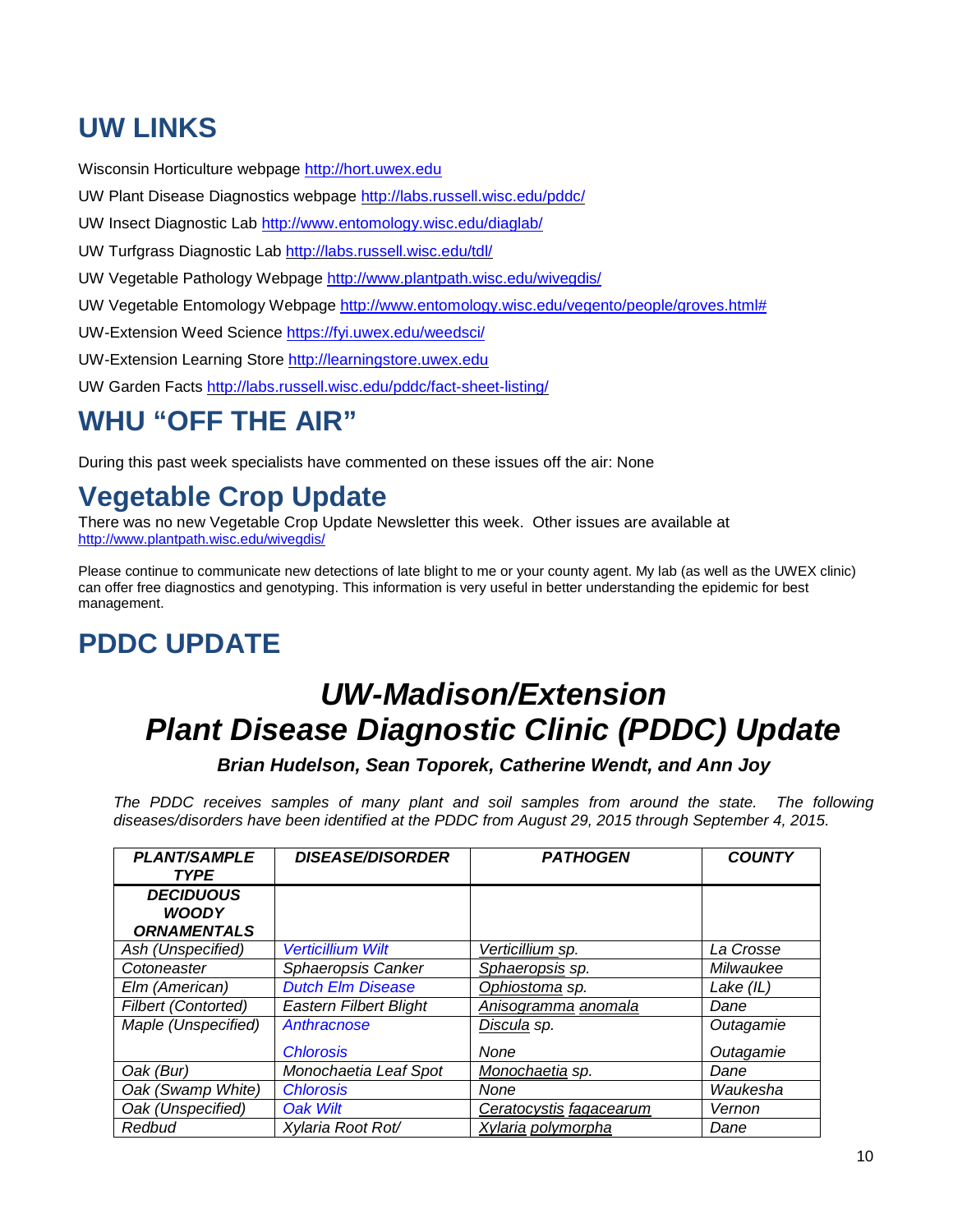|                                            | <b>Dead Man's Fingers</b>                         |                                                   |                                            |
|--------------------------------------------|---------------------------------------------------|---------------------------------------------------|--------------------------------------------|
| <b>FRUIT CROPS</b>                         |                                                   |                                                   |                                            |
| Apple                                      | <b>Apple Scab</b>                                 | Venturia inaequalis                               | Dane, Oneida                               |
|                                            | <b>Black Rot</b>                                  | Sphaeropsis sp.                                   | Dane                                       |
| Cherry                                     | <b>Bacterial Canker</b>                           | Pseudomonas syringae                              | <b>Adams</b>                               |
| Grape                                      | <b>Downy Mildew</b>                               | Plasmopara viticola                               | Dane                                       |
| Pear                                       | <b>Pear Scab</b>                                  | Venturia pirina                                   | Oneida                                     |
| Raspberry                                  | Raspberry Leaf Spot                               | Cylindrosporium rubi                              | St. Croix                                  |
| Strawberry                                 | Common Leaf Spot                                  | Mycosphaerella fragariae                          | Dane                                       |
|                                            | <b>Phomopsis Leaf Blight</b>                      | Phomopsis obscurans                               | Dane                                       |
|                                            | <b>Root/Crown Rot</b>                             | Phytophthora sp., Pythium sp.,<br>Rhizoctonia sp. | Vilas                                      |
| <b>HERBACEOUS</b><br><b>ORNAMENTALS</b>    |                                                   |                                                   |                                            |
| Hosta                                      | Anthracnose                                       | Colletotrichum sp.                                | Dane                                       |
|                                            | <b>Root/Crown Rot</b>                             | Pythium sp.                                       | Dane                                       |
| Peony                                      | <b>Gray Mold/</b><br><b>Botrytis Blight</b>       | <b>Botrytis cinerea</b>                           | Dane                                       |
|                                            | <b>Root/Crown Rot</b>                             | Rhizoctonia sp.                                   | Lincoln                                    |
| <b>NEEDLED WOODY</b><br><b>ORNAMENTALS</b> |                                                   |                                                   |                                            |
| Pine (Austrian)                            | <b>Diplodia Shoot Blight and</b><br><b>Canker</b> | Diplodia sp.                                      | Green                                      |
|                                            | <b>Dothistroma Needle</b><br><b>Blight</b>        | Dothistroma pini                                  | Green                                      |
| <b>VEGETABLES</b>                          |                                                   |                                                   |                                            |
| <b>Basil</b>                               | Downy Mildew                                      | Peronospora belbahrii                             | Milwaukee                                  |
| Carrot                                     | Cercospora Leaf Blight                            | Cercospora sp.                                    | Dane                                       |
| Cucumber                                   | Alternaria Leaf Blight                            | Alternaria cucumerina                             | Portage                                    |
|                                            | <b>Angular Leaf Spot</b>                          | Pseudomonas syringae pv.<br>lachrymans            | Portage                                    |
|                                            | Helminthosporium Leaf<br>Spot                     | Helminthosporium sp.                              | Portage                                    |
| Garlic                                     | Clove Rot                                         | Fusarium sp.                                      | Barron                                     |
|                                            | <b>Embellisia Skin Blotch</b>                     | Embellisia allii                                  | Waukesha                                   |
| Melon                                      | <b>Powdery Mildew</b>                             | Oidium sp.                                        | Dane                                       |
|                                            | <b>Downy Mildew</b>                               | Pseudoperonospora cubensis                        | Dane                                       |
| Pepper                                     | <b>Bacterial Spot</b>                             | Xanthomonas sp.                                   | La Crosse                                  |
|                                            | Syringae Leaf Spot                                | Pseudomonas syringae pv.<br>syringae              | La Crosse                                  |
| Tomato                                     | <b>Black Mold</b>                                 | Alternaria alternata                              | Vernon                                     |
|                                            | <b>Late Blight</b>                                | <b>Phytophthora</b> infestans                     | Brown,<br>Dodge,<br>Portage,<br>Wood       |
|                                            | <b>Septoria Leaf Spot</b>                         | Septoria lycopersici                              | Portage,<br>Racine,<br>Vernon,<br>Washburn |